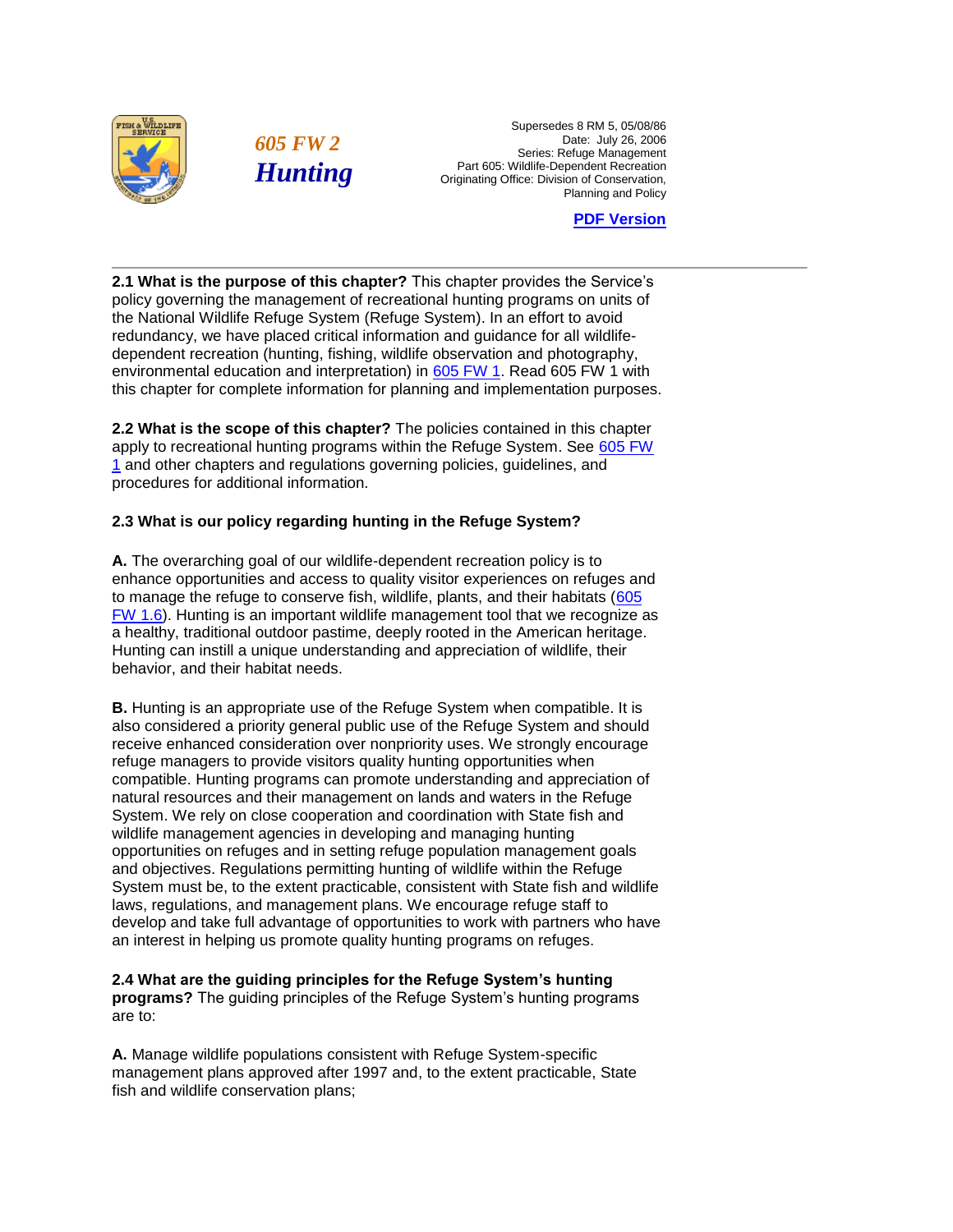**B.** Promote visitor understanding of and increase visitor appreciation for America's natural resources;

**C.** Provide opportunities for quality recreational and educational experiences consistent with criteria describing quality found in [605 FW 1.6;](http://www.fws.gov/policy/605fw1.html)

**D.** Encourage participation in this tradition deeply rooted in America's natural heritage and conservation history; and

**E.** Minimize conflicts with visitors participating in other compatible wildlifedependent recreational activities.

**2.5 What authorities allow us to support hunting in the Refuge System?**  See [605 FW 1.3](http://www.fws.gov/policy/605fw1.html) for laws and Executive orders that govern hunting in the Refuge System.

## **2.6 What do these terms mean?**

**A. Inviolate Sanctuaries for Migratory Birds.** A refuge, or portions thereof, acquired or established in one of the following ways:

**(1)** With the approval of the Migratory Bird Conservation Commission (MBCC) for the purpose of an inviolate sanctuary, or for any other management purpose, for migratory birds; or

 **(2)** By an instrument or document that states that we are establishing the refuge as an "inviolate sanctuary for migratory birds, or for any other management purpose, for migratory birds" under, or to fulfill the purpose of, the Migratory Bird Conservation Act.

 **B. Open to Public Hunting.** An area where we allow individuals holding, if required, valid license(s), permit(s), stamp(s), or other documents to enter and harvest specific wildlife species in the Refuge System. Areas open to hunting may differ from areas open to the general visitor for other activities.

 methods that may be used during special season hunts. **C. Special Season Hunts.** Hunts that specify the methods individuals can use in the field. Bows, shotguns, and muzzleloading firearms are examples of

**2.7 How do we manage refuge hunting programs?** We plan, manage, conduct, and evaluate refuge hunting programs in coordination with State fish and wildlife agencies on a consistent basis, in ways that conserve fish and wildlife and their habitats, ensure hunter and visitor safety, comply with applicable State and Federal laws and regulations, and promote respect for the resource. In addition, our regulations need to be consistent, to the extent practicable, with State regulations. Hunting on refuges should strive to meet the criteria for a quality wildlife-dependent recreation program as defined in [605 FW](http://www.fws.gov/policy/605fw1.html)  [1.6.](http://www.fws.gov/policy/605fw1.html) The following tools and techniques should help ensure quality hunting opportunities are available:

**A. Boundary Hunting.** We discourage hunting adjacent to refuge areas or neighboring lands closed to hunting. Refuge managers can alter hunt boundary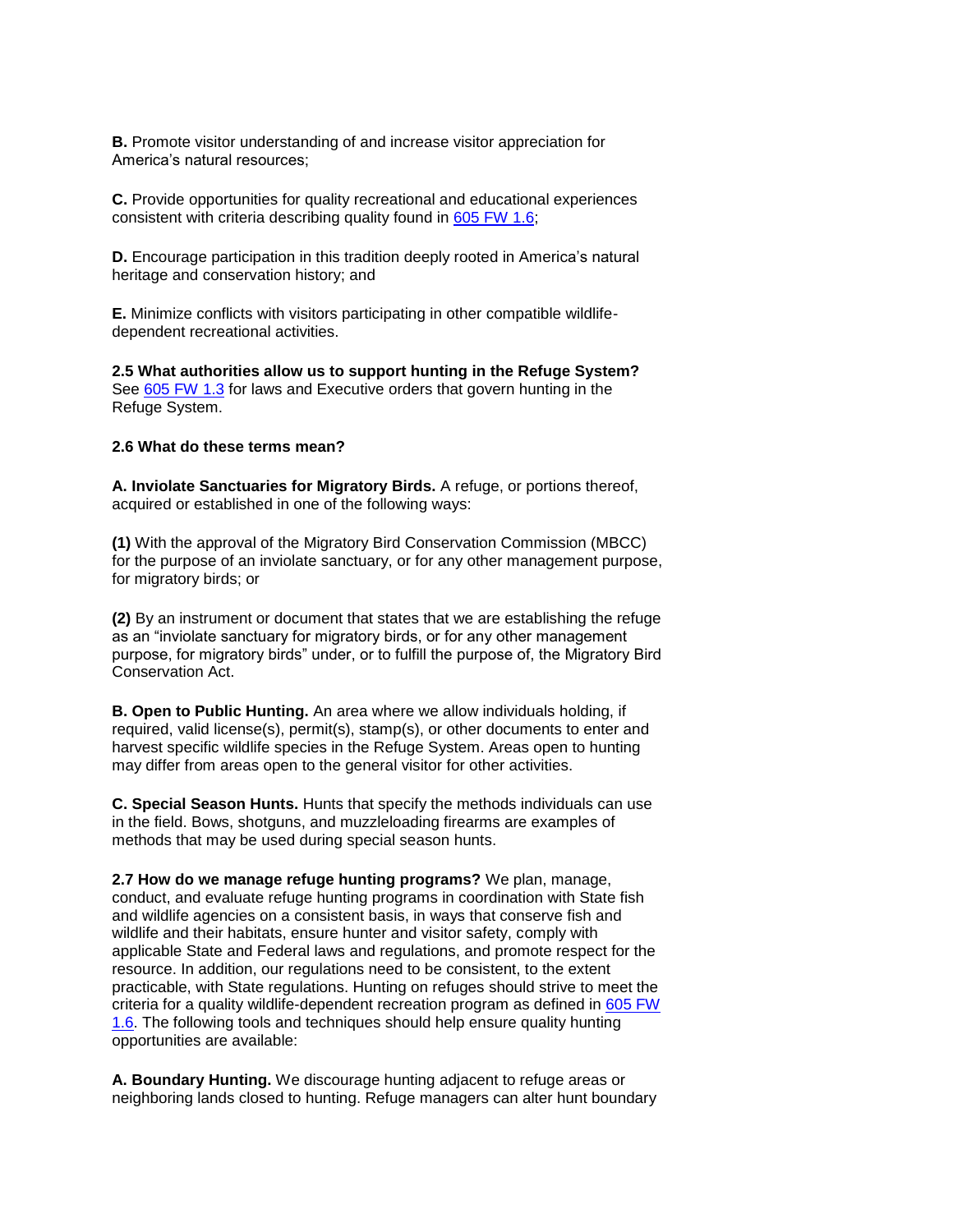lines or habitat or eliminate or close parking areas and access roads to distribute hunters or modify wildlife use patterns in ways that make boundary hunting less appealing. Refuge managers must use retrieval zones sparingly and only to prevent waste by allowing the retrieval of dead or crippled game in closed areas. Prior to establishing these zones, managers should consider adjusting hunt boundaries. They should also consider the resources available for signing and enforcing retrieval zone restrictions. Whenever possible, refuge managers should not allow hunters to enter closed areas.

 determine if there is a more cost-effective means of providing quality hunting biological information, and, when appropriate, to enforce hunting regulations. **B. Check Stations.** Refuge managers should use check stations as a means to monitor the hunt, gather important information that we cannot obtain in a less expensive manner, or gather biological information about wildlife populations. You should periodically evaluate the continued use of check stations to services; for example, coordination with State fish and wildlife check stations. You may use permanent check stations to control hunting area access, collect

 managers to use both print and electronic media, such as the Internet, to **C. Communication Materials.** Refuge managers can benefit from professionally developed outreach materials that provide clear and thorough information to hunters. Brochures must conform with the Service Graphics Standards and be consistent with refuge-specific regulations. Refuge managers do not need to include regulations and dates that are identical to State seasons in the refuge brochure. Refuge managers should ensure refuge brochures include information that encourages hunters to hunt safely and to comply with applicable State and Federal laws and regulations. We encourage refuge distribute information. Refuge managers should work with Regional staff to ensure all communications products meet approved standards and guidelines.

**D. Equipment.** Refuge managers, in coordination with State fish and wildlife agencies, may place limits on certain equipment such as decoys, boats, tree stands, and types of firearm or ammunition if they determine that such limits reduce resource damage or hunter conflicts, improve the quality of the hunt, or provide for the safety of other refuge visitors. Our hunting regulations should be as consistent as practicable with State laws, regulations, and management plans.

 stipulates how we may use the monies. We use fees collected to enhance and approval of fees as well as provide information on appropriate fund use. **E. Fees.** The refuge manager makes the decision to charge a fee in coordination with the Regional office. We have the authority to charge fees for applications, refuge permits, and the use of facilities (e.g., hunting blinds) under existing recreation fee programs. The authority under which we collect fees maintain hunting programs. The Regional fee coordinator can assist with the

 rules and regulations as the general public. If limited hunting opportunities exist, **F. Hunting by Service Employees.** Service employees are subject to the same refuge managers should discuss with Service employees the need to be sensitive to possible visitor perceptions of favoritism. When Service employees actively participate in assigning limited hunting permits, they will not participate in that particular hunt on the affected refuge lands.

 the American hunting tradition that can enhance the quality of the hunting **G. Hunting with Dogs.** The use of properly trained dogs is an important part of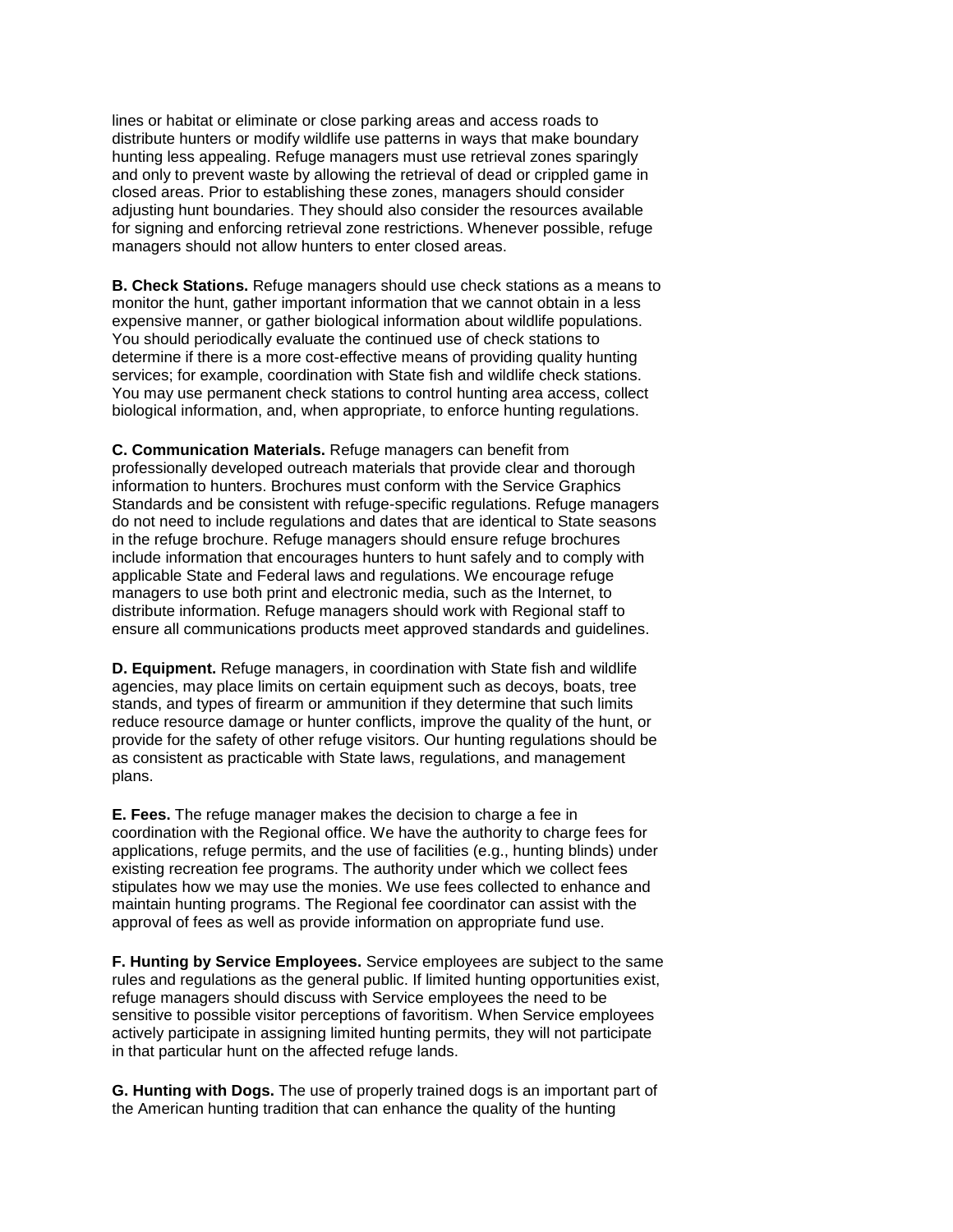experience, foster wildlife conservation, and aid in the recovery of downed game. We recognize the long-term relationship between dogs and hunters, and we encourage the use of properly trained hunting dogs for the hunting of waterfowl, upland game birds, and other species. Refuge managers must carefully consider the impacts of the use of dogs on the refuge, specific approved refuge objectives, and the activities permitted by the State when evaluating the compatibility of hunting dog use. A refuge manager must discuss the following in the compatibility determination before permitting hunting dogs on the refuge: the likelihood of the dog injuring or harassing nontarget wildlife species to such an extent as to significantly impact population segments of the nontarget species, and the quality of the experience of visitors participating in other compatible wildlife-dependent recreational activities.

 **H. Night Hunting.** If a refuge is generally not open after sunset, refuge managers may make an exception and allow night hunting consistent to the extent practicable with State regulations. Refuge managers must base the decision on specific approved refuge objectives, and not historic use. See [605](http://www.fws.gov/policy/605fw1.html)  [FW 1.9B,](http://www.fws.gov/policy/605fw1.html) for additional information about after-hours activities.

standards identified in the [50 CFR 32.2\(k\).](http://ecfr.gpoaccess.gov/cgi/t/text/text-idx?c=ecfr&sid=8e0154ebc44f992c6589726701133cec&rgn=div5&view=text&node=50:6.0.1.2.15&idno=50) This regulation does not apply to **I. Nontoxic Shot.** While hunting waterfowl and while hunting with shotguns on Waterfowl Production Areas (WPAs) or on certain other areas of the Refuge System, hunters may possess only nontoxic shot that conforms with the turkey and deer hunters using rifles, buckshot, or slugs. In many cases, nontoxic shot must be used to hunt upland game species on refuges.

 them on a fair and equitable basis, such as using lotteries or issuing permits **J. Permits.** We require hunters to have all applicable Federal, State, and tribal licenses, permits, and stamps in their possession. We may issue refuge permits to limit participation, gather information, or otherwise appropriately manage hunting. When we use refuge permits to limit hunter numbers, we will issue based on order of receipt. We coordinate with State and tribal application and lottery processes where practicable. Application processes should be flexible and fair to provide an opportunity to all potential hunters. Under the Alaska National Interest Lands Conservation Act (ANILCA), Congress gives qualified rural residents preference to harvest fish, wildlife, and other resources for subsistence on Alaskan refuges.

**K. Proficiency Testing.** Generally, we support required State hunter testing. Due to special circumstances, a refuge manager may implement additional proficiency tests more restrictive than that required by the State. The Regional chief, NWRS must approve any additional testing.

 **L. Refuge Law Enforcement.** Refuge law enforcement ensures legal use of fish and wildlife resources on refuges, as prescribed by law. We use refuge law enforcement to obtain compliance with laws and regulations necessary for proper administration, management, and protection of facilities of the Refuge System. The refuge law enforcement effort should be sufficient to protect human safety and wildlife populations, ensure compliance with regulations, and based on past experiences and current circumstances.

**M. Special Hunts.** We will address special types of hunts, such as falconry, in the hunt section of the visitor service plan (VSP). We encourage refuge managers to set aside areas or times to promote hunting by youths, individuals with disabilities, or underrepresented groups. Experiencing hunting in a safe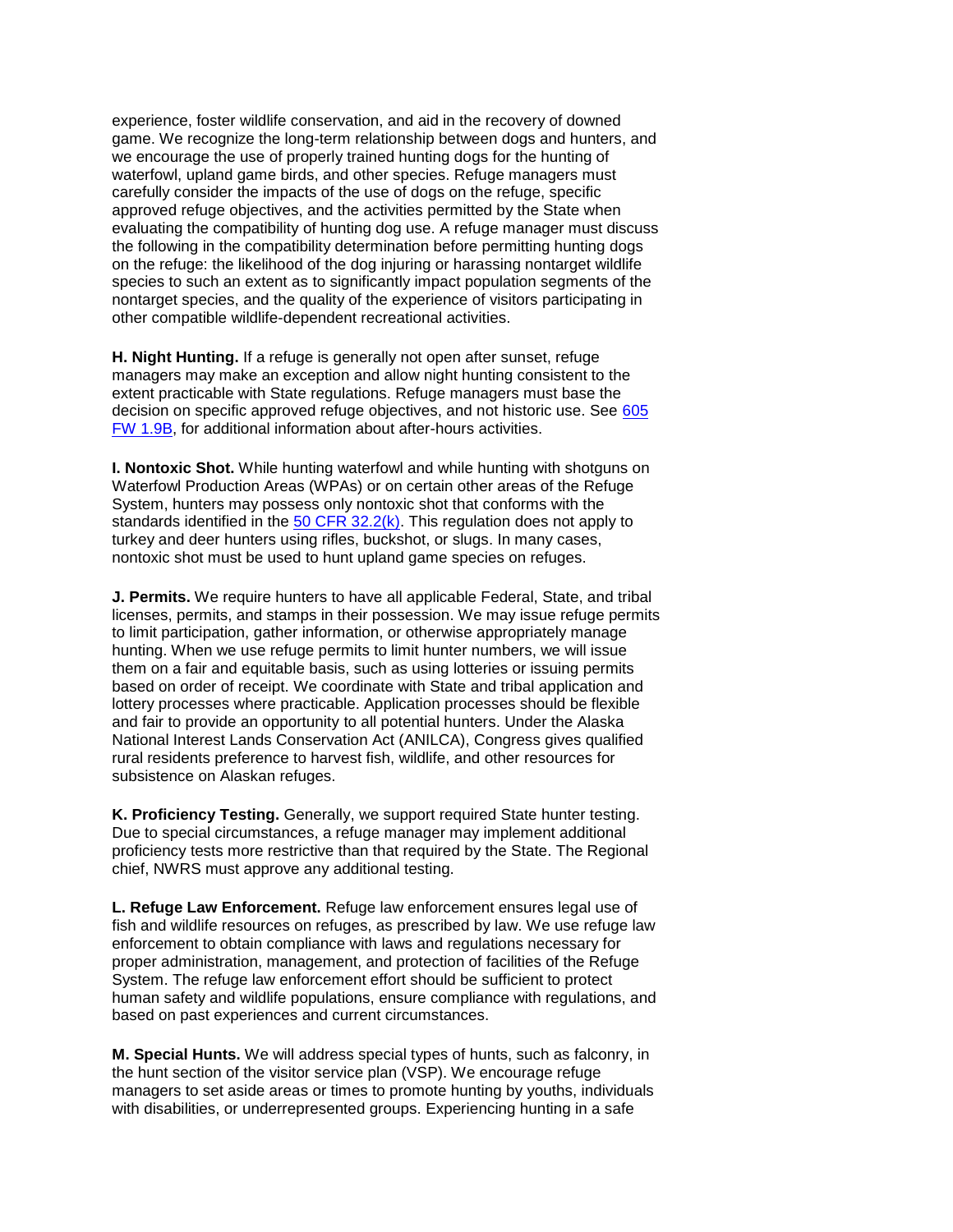environment and exposure to proper hunting methods can be important in developing life skills and establishing or increasing public support for healthy ecosystems. Refuge managers should take advantage of these opportunities to inform young hunters and their parents about the importance of wildlife conservation and management.

**N. Special Season Hunts.** We offer hunting opportunities to as broad a spectrum of the public as possible. In circumstances where standard hunting opportunities may not be feasible due to special situations, consider special season hunts under the following conditions:

 methods of take due to safety considerations. For example, extremely dense **(1) Safety.** Configuration of hunt areas, such as long, narrow corridors or occupied inholdings, may create situations where we should only allow specific cover or other vegetation characteristics may create situations where rifles are not appropriate.

**(2) Limited harvest.** In cases where there is a relatively low harvestable surplus or other constraints, offering special season hunts could be a method to provide hunting opportunities where they would otherwise not exist.

**(3) Special State seasons.** In some States, the State designates separate seasons for take with special methods of take. The refuge manager decides if a special hunt approved by the State is compatible on the refuge.

**O. Zoning Recreational Use.** We may use time and space zoning to achieve balanced hunting. Examples of recreational use zoning areas are hunting blinds separated from free-roam areas, upland hunters separated from waterfowl hunters, and "special hunt" opportunities (e.g., "muzzleloading firearm area only" separated from archery).

 or set apart as an inviolate sanctuary, we may only allow hunting of migratory Migratory Bird Treaty Act; and [16 U.S.C. 715a-715r,](http://uscode.house.gov/search/criteria.shtml) Migratory Bird sanctuary to migratory bird hunting. Refuge managers must carefully evaluate **2.8 How do we manage hunting on inviolate sanctuaries for migratory birds?** If a refuge, or portion thereof, has been designated, acquired, reserved, game birds on no more than 40 percent of that refuge, or portion, at any one time unless we find that taking of any such species in more than 40 percent of such area would be beneficial to the species [\(16 U.S.C. 668dd\(d\)\(1\)\(A\),](http://uscode.house.gov/search/criteria.shtml) National Wildlife Refuge System Administration Act; [16 U.S.C. 703-712,](http://uscode.house.gov/search/criteria.shtml) Conservation Act). Generally, Regional Directors have the authority to change the number of acres open to hunting. However, before we can open more than 40 percent of an inviolate sanctuary to hunting, we must consider the reasons for doing so, and we must publish these reasons in the Federal Register. Because of this requirement, the Director, under delegation from the Secretary, must approve all proposals to open more than 40 percent of an inviolate all such proposals to ensure the proposed action will be compatible. Inviolate sanctuary classification imposes no limits on hunting nonmigratory birds or other game species.

**2.9 How do you open a refuge to hunting?** The refuge manager must submit an opening package for hunting programs as follows:

**A.** To initiate or expand hunting programs, the Service must publish in the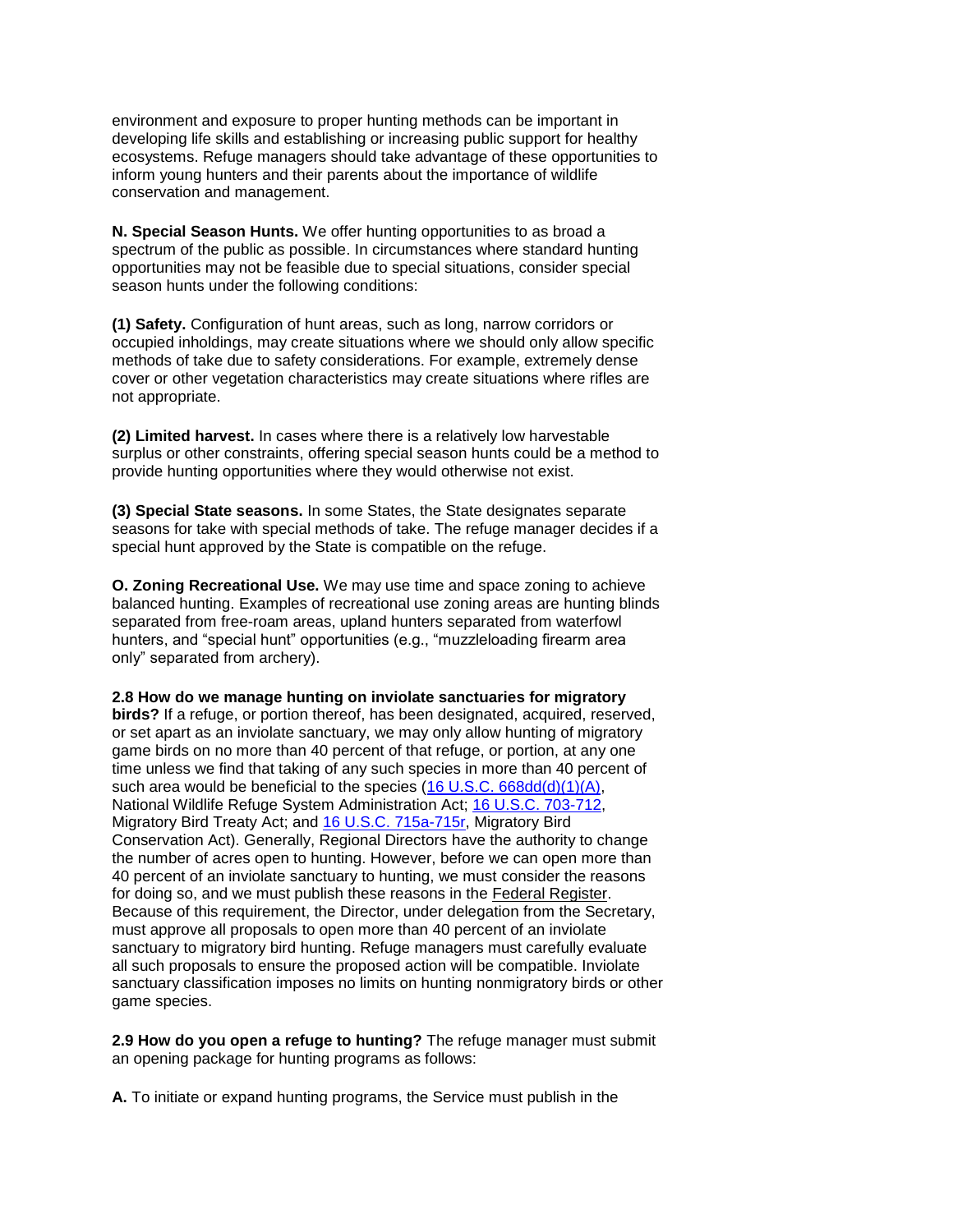other public documents. These regulations may include an entirely new hunt Opening packages for new species or new areas may be waived only if the notify the public of the final refuge-specific regulations. Refuge managers must Federal Register any proposed and final refuge-specific regulations pertaining to that use prior to implementing or publishing them in refuge hunt brochures or program, a new category of hunting (e.g., Big Game, Migratory Bird, or Upland Game), a new species not addressed in a previous opening package, or a new area(s) open to public hunting not addressed in a previous opening package. refuge manager makes an affirmative finding that all other policy requirements for compatibility, the National Environmental Policy Act (NEPA), the Endangered Species Act section 7 evaluation, etc. have been fully satisfied. Refuge-specific regulations must be supported by the appropriate completed and approved opening package elements described below and contain detailed information the public needs to know to avoid violating refuge rules. Use of signs and brochures may supplement the final refuge-specific regulations to forward all opening packages to the Regional Director for approval before submission to the Refuges Federal Register liaison in Headquarters. The refuge is officially open to hunting only after the effective date of the final rule [\(50 CFR](http://ecfr.gpoaccess.gov/cgi/t/text/text-idx?c=ecfr&sid=8e0154ebc44f992c6589726701133cec&rgn=div5&view=text&node=50:6.0.1.2.15&idno=50)  [32.1\)](http://ecfr.gpoaccess.gov/cgi/t/text/text-idx?c=ecfr&sid=8e0154ebc44f992c6589726701133cec&rgn=div5&view=text&node=50:6.0.1.2.15&idno=50), except in Alaska, where under ANILCA the refuge is automatically open to hunting activities. The regulations are only one element of a complete opening package, which is comprised of the following documents:

**(1)** Hunting chapter of the VSP;

**(2)** Compatibility determination, which must include analysis of the availability of resources with which to administer the use;

**(3)** NEPA documentation (categorical exclusion, environmental assessment, or environmental impact statement);

 **(4)** Appropriate decision document (e.g., finding of no significant impact or record of decision);

**(5)** Endangered Species Act section 7 evaluation;

 **(6)** Copies of letters requesting State and, where appropriate, tribal involvement and the results of the request;

**(7)** Draft news release;

- **(8)** Outreach plan; and
- **(9)** Draft refuge-specific regulations.

 regulations and the VSP to ensure continued compatibility and consistency of modifications) each year to their Regional office for review and notification of regulations. Major revisions in the VSP (e.g., addition of a new hunting activity) **B.** Refuge managers must annually review their refuge-specific hunting the visitor services program with existing laws and regulations. Refuge managers must submit any refuge-specific amendments (additions, deletions, or State fish and wildlife agencies when there are differences from State will be in the form of an amendment to the plan. Refuge managers handle preparation and approval of amendments to the VSP the same as preparation and approval of the plan itself. Refuge managers should not submit changes for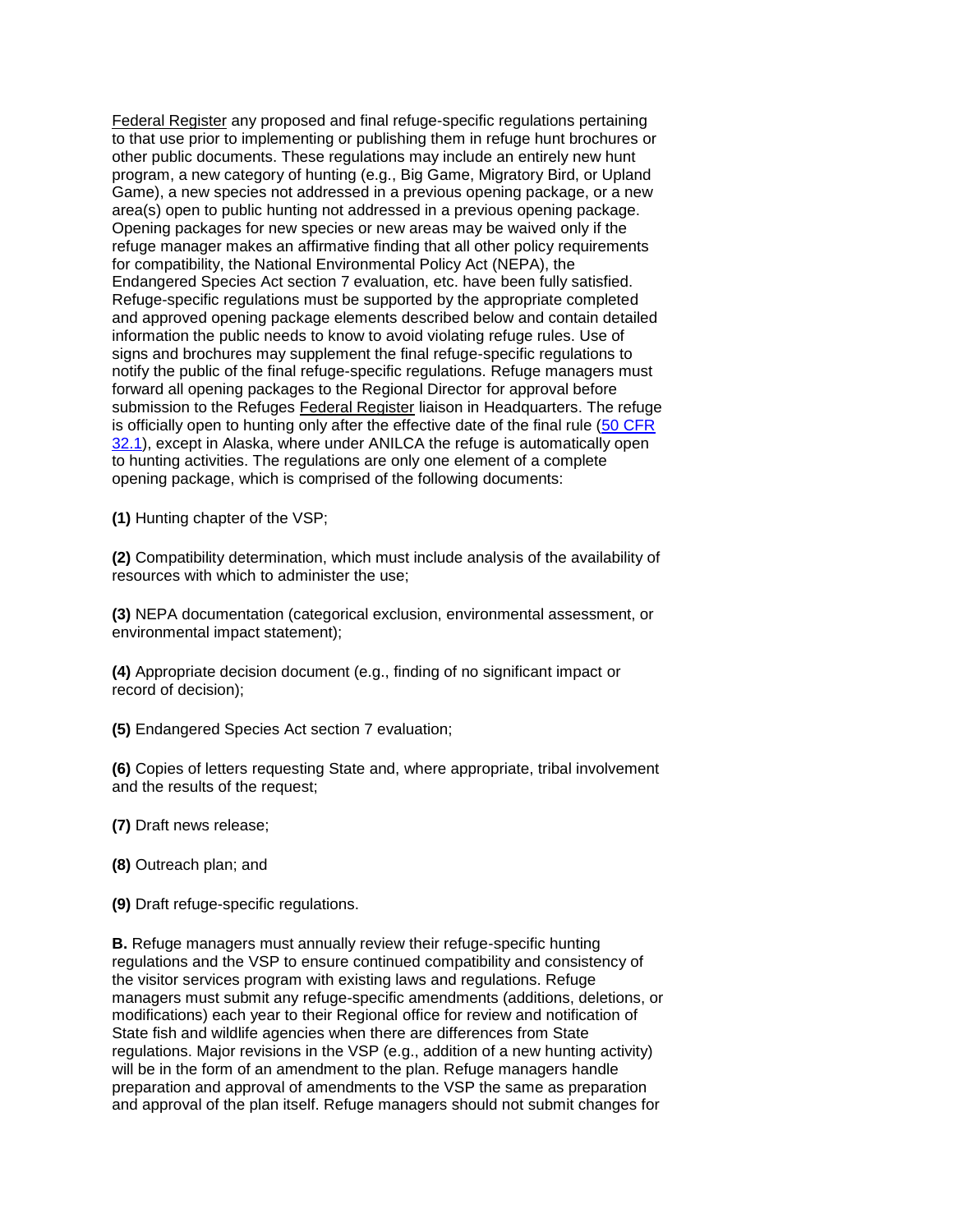each year, unless otherwise requested by the Director, to allow sufficient time for compilation and review by affected Service program offices and the Office of guidelines for preparing and submitting regulations and amendments below and inclusion in the rulemaking process unless they have all approvals and other required documents. After Regional Director approval, the Regional office sends that information to the Refuges Federal Register liaison in Headquarters, with the refuge-specific language, for inclusion in the rulemaking documents for publication in the Federal Register. We cannot publish a refuge opening without the complete opening package. Refuge-specific regulations should be standard and consistent in format throughout the Refuge System. The Refuges Federal Register liaison in Headquarters must receive this information by January 31 the Solicitor. After receiving approval from these offices, the Headquarters Federal Register liaison will submit the proposed rule to the Director for approval. After required Departmental approval(s), we publish the proposed rule in the Federal Register with a 30-day public comment period. We include in [Exhibit 1.](http://www.fws.gov/policy/e1605fw2.html)

 conserving the resource, assisting in managing the resources, and ensuring these three primary purposes. Refuge managers will make every effort to that is necessary. It is not appropriate to include details in the regulations. **(1) Guidelines for preparation of refuge-specific hunting regulations.** There are three primary purposes for compliance with hunting regulations on refuges: safety. Generally, State hunting regulations provide the framework for meeting exhaust the State regulatory process. However, if State regulations do not completely address these criteria, refuge-specific regulations may be necessary. These regulations should focus primarily on the management of fish and wildlife resources and be enforceable. For example, if we require permits on a specific refuge, a statement that we require special refuge permits is all Address details in a leaflet or the permit application. Also, do not submit regulatory text for the refuge unless it represents a change to the existing language in [50 CFR 32.](http://ecfr.gpoaccess.gov/cgi/t/text/text-idx?c=ecfr&sid=8e0154ebc44f992c6589726701133cec&rgn=div5&view=text&node=50:6.0.1.2.15&idno=50) If you are adding conditions to those already published, state that these are additions and indicate where you want them inserted in the regulatory text. The refuge manager should work cooperatively with State fish and wildlife agencies to develop and implement refuge-specific regulations.

**(2) Duplication of existing 50 CFR provisions.** When writing regulations, check [50 CFR](http://ecfr.gpoaccess.gov/cgi/t/text/text-idx?sid=8e0154ebc44f992c6589726701133cec&c=ecfr&tpl=/ecfrbrowse/Title50/50tab_02.tpl) to avoid duplication. For example, section [27.31](http://ecfr.gpoaccess.gov/cgi/t/text/text-idx?c=ecfr&sid=8e0154ebc44f992c6589726701133cec&rgn=div5&view=text&node=50:6.0.1.2.10&idno=50) restricts motor vehicles to "designated routes of travel . . . delineated on maps by the refuge manager;" section [27.95](http://ecfr.gpoaccess.gov/cgi/t/text/text-idx?c=ecfr&sid=8e0154ebc44f992c6589726701133cec&rgn=div5&view=text&node=50:6.0.1.2.10&idno=50) prohibits setting fires; and section [32.2\(j\)](http://ecfr.gpoaccess.gov/cgi/t/text/text-idx?c=ecfr&sid=8e0154ebc44f992c6589726701133cec&rgn=div5&view=text&node=50:6.0.1.2.15&idno=50) addresses possession of alcohol.

 will not liberalize existing State laws and regulations." Therefore, do not repeat regulations where we are not deviating from them. Refuge managers will **(3) Duplication of State regulations.** [50 CFR 32.2\(d\)](http://ecfr.gpoaccess.gov/cgi/t/text/text-idx?c=ecfr&sid=8e0154ebc44f992c6589726701133cec&rgn=div5&view=text&node=50:6.0.1.2.15&idno=50) states: "Each person shall comply with applicable provisions of the laws and regulations of the State wherein any area is located unless further restricted by Federal law or regulation." Further, [50 CFR 32.3\(c\)](http://ecfr.gpoaccess.gov/cgi/t/text/text-idx?c=ecfr&sid=8e0154ebc44f992c6589726701133cec&rgn=div5&view=text&node=50:6.0.1.2.15&idno=50) states "Refuge-specific hunting regulations State bag limits, shell limits, seasons, hours, etc., in the refuge-specific address why refuge-specific regulations deviate from State laws and regulations in a cover memo to the appropriate Regional office representative and communicate the same information to the appropriate official in the State fish and wildlife agency. The preamble to the regulation should also include these explanations.

**(4) Preparation of refuge-specific regulations.** List bag limits, seasons, and